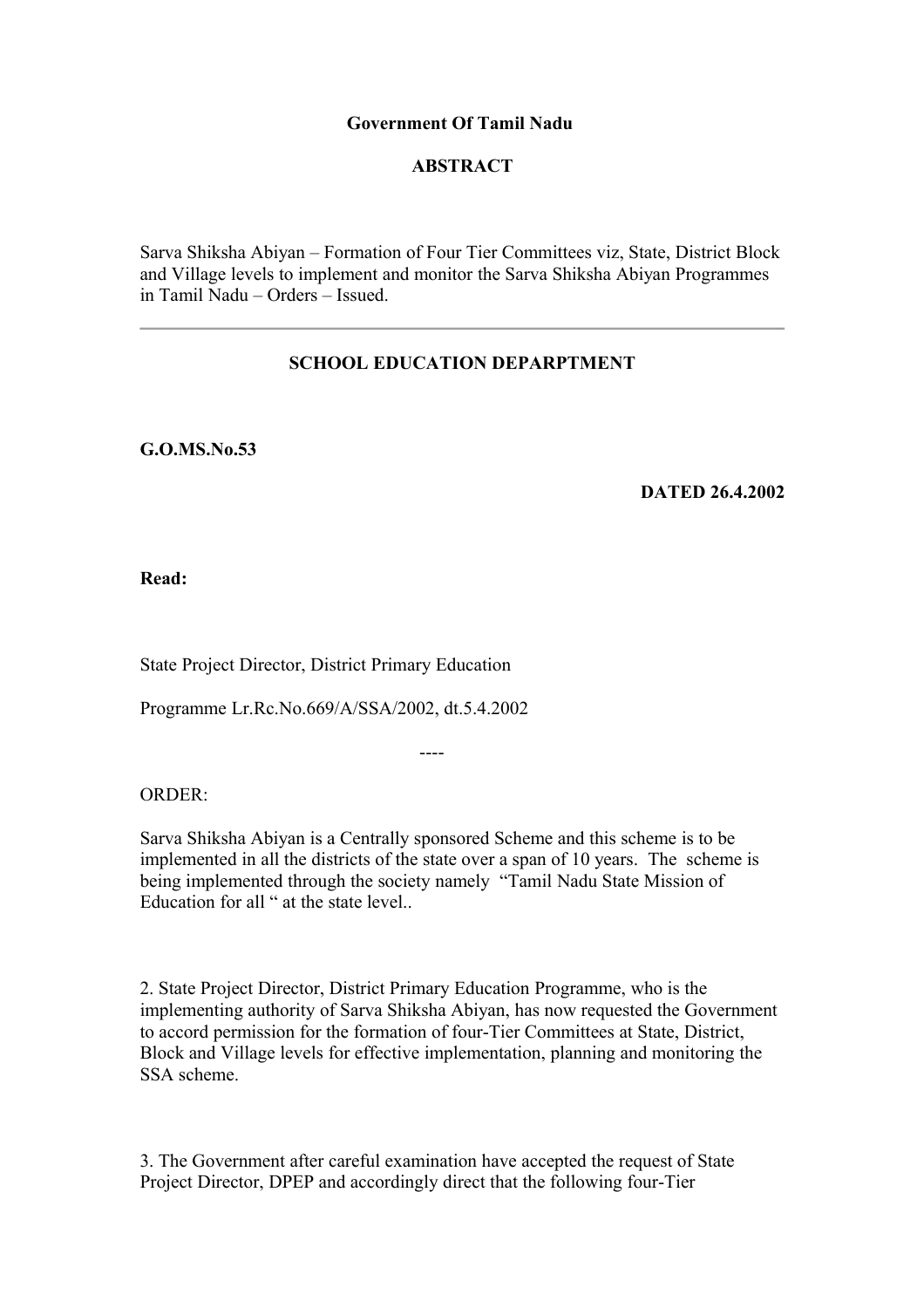committees be constituted for planning monitoring and implementation of Sarva Shiksha Abiyan. The roles and responsibilities of these committees are drawn and shown under each committee. The State Project Director, District Primary Education Programme and the Collectors in the districts are instructed to take immediate action to Constitute these committees by making suitable nominations to the non-official members wherever necessary and intimate the nominations made therein to the Government in due course.

### **1. State level planning and implementation committee.**

### **A.Constitution**

| <b>Chairman</b> : State Project Director           |                |
|----------------------------------------------------|----------------|
| <b>Members</b>                                     |                |
| Director of School Education                       |                |
| Director of Elementary Education                   |                |
| Director of Teacher Education Research &           |                |
| Training                                           |                |
| Director of Non-Formal and Adult Education         | 1              |
| District Programme Co-ordinators                   | 4              |
| <b>Additional District Programme Co-ordinators</b> | 4              |
| Assistant District Programme Co-ordinator          | 4              |
| <b>NGO Representatives</b>                         | 2              |
| Educationists                                      | 2              |
| Civil Engineering Consultants                      | $\overline{2}$ |
| <b>Teacher Representatives</b>                     | 2              |
| Representatives from Women Development             | 1              |
| Corporation                                        |                |
| Total                                              | 26             |

#### **B. Roles and Responsibilities**

- 1. (i) The committee will implement all the SSA programmes as per the time frame.
- 1. (ii) Preparation of Annual and Perspective Plan:- The implementation of programmes as per the annual work plan budget at all levels as per time schedule is one of its major responsibilities.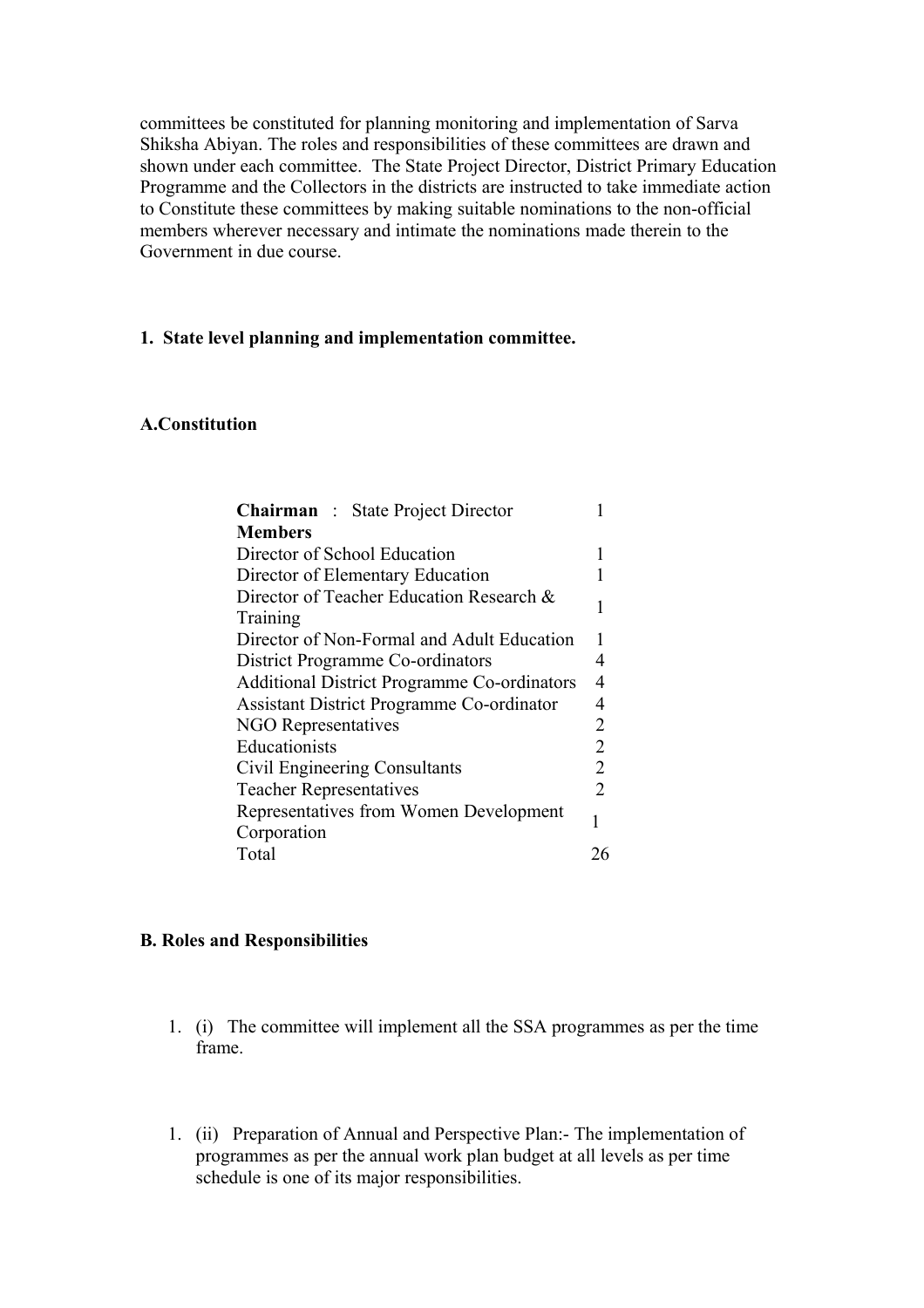- 1. (iii) The committee shall co-ordinate with district collectors and D.L.C. for the successful implementation of the programme.
- 1. (iv) plan formulation in a decentralized manner starting from the grass-root level. Also preparation of State level intervention documents and strategies
- 1. (v) Training the planning team in the planning process.
- 1. (vi) Collection and compilation of data and analysing the data for planning evaluation and impact of the programmes.
- 1. (vii) Conduct of studies and Research Activities at the District and State Level. Encouraging Action Research among personnel.
- 1. (viii) Effective co-ordination of various departments like School Education, Elementary Education, Teacher Education Research & Training, Non-Formal Education which execute Programme activities and incentive schemes.
- 1. (ix) Review the activities of District and Sub-District Level structures and implementing agencies.
- 1. (x) Rendering academic support to all lower level structures in achieving the goals of SSA.
- 1. (xi) Formation and convening of State Resource Groups and incorporating the suggestions in the plan activities.
- 1. (xii) Preparation of various modules and training materials.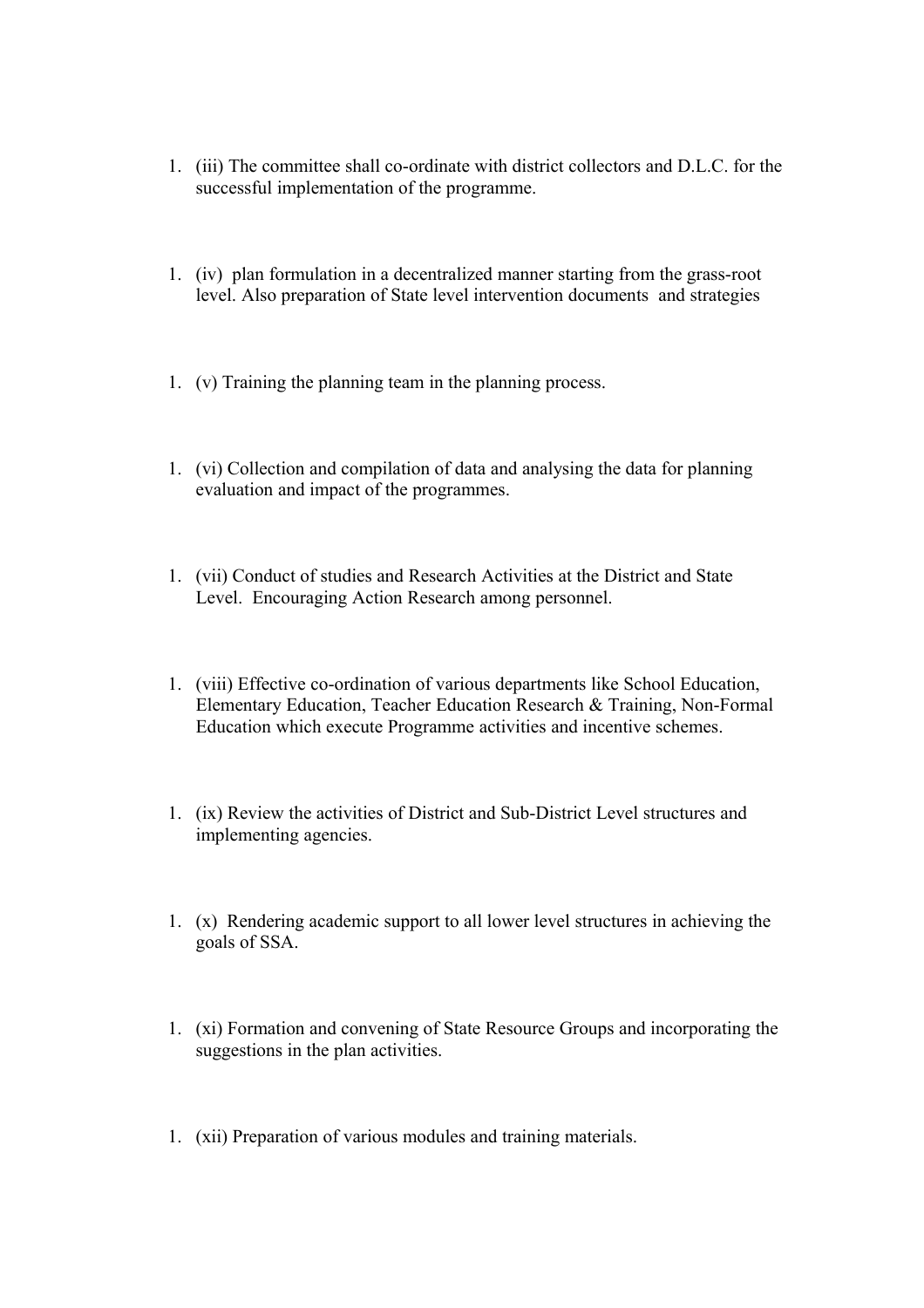- 1. (xiii) Paying special attention to programmes for special focus groups.
- 1. (xiv) Devising and encouraging innovative practices and strategies at all levels and programme components.
- 1. (xv) Organising Teacher Training.
- 1. (xvi) Monitor the physical and financial progress under SSA:-
- a) Functioning of VLC/PTAs
- b) MIS reports
- c) Progress of Civil Works
- d) Progress of Capacity Building and various trainings
- e) Interventions for special focus groups and achievement
- f) Action and achievement on EGS and AIE

This committee would meet once in a month and analyse the progress of implementation. The reports of the District Committees and the monthly meetings of the District Committees would be discussed.

The Chair of the committee will convene the meeting and maintain the minutes. He will also prepare a report on the activities of SSA for each quarter and place them before the State Mission Executive Committee for approval. He will arrange to send this report in the prescribed proforma to Government of India.

### **District Level Committee**

**A. Constitution**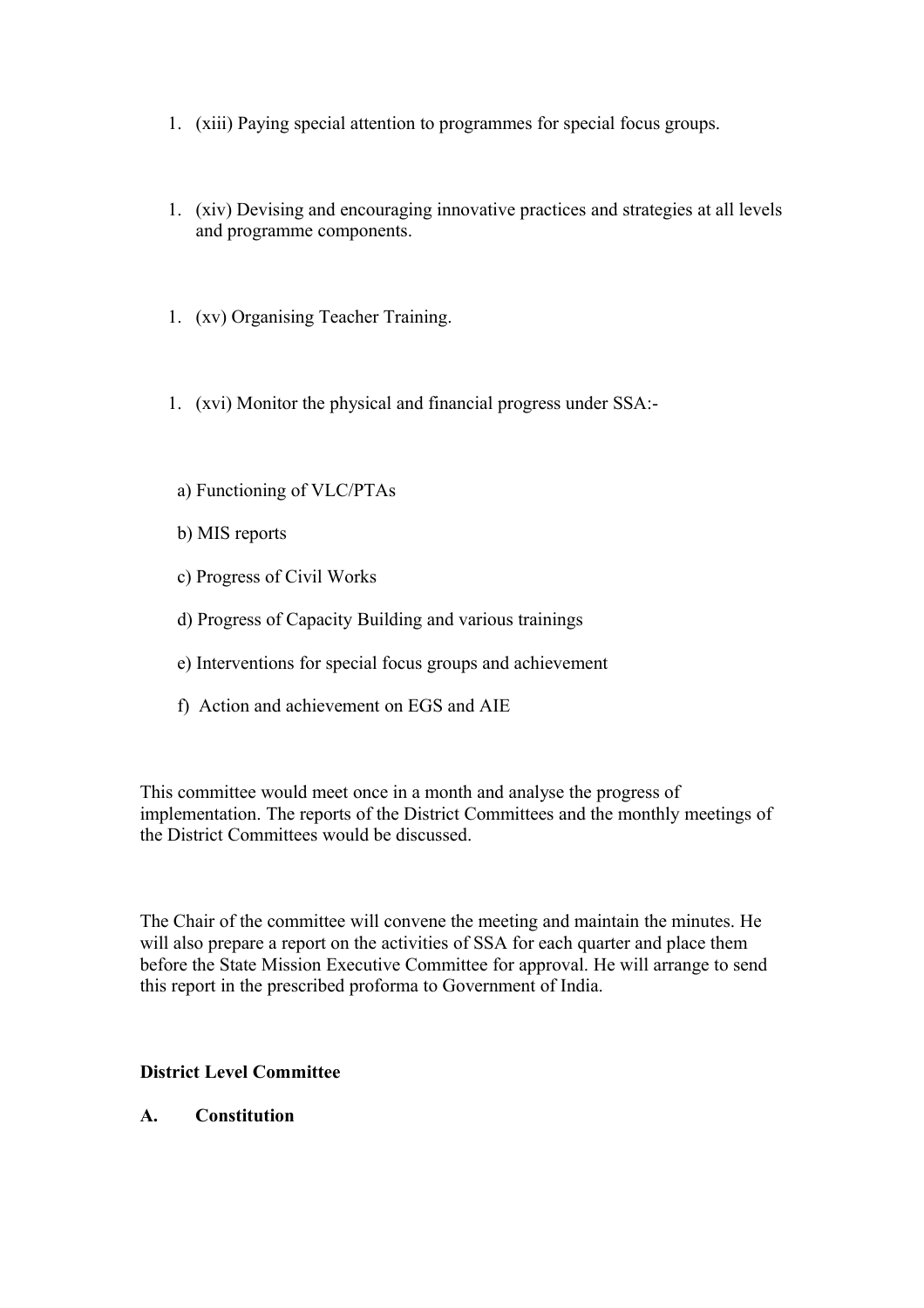| District Collector                                                                | 1              | Chairman            |
|-----------------------------------------------------------------------------------|----------------|---------------------|
| District Rural Development Officer                                                | 1              |                     |
| <b>Chief Educational Officer</b>                                                  | 1              | Member<br>Secretary |
| District Panchayat Council Chairman                                               | 1              | Member              |
| <b>District Elementary Education Officer</b>                                      | $\mathbf{1}$   | Member              |
| <b>District Education Officer/District</b><br><b>Adult Education Officer/AEEO</b> | 1              | Members each        |
| Principal, DIET                                                                   | 1              | Member              |
| NGO - Education/Child Labour/<br>differently abled                                | 2              | <b>Members</b>      |
| Educationist                                                                      | 1              | Member              |
| <b>Teacher Representatives/Headmasters</b>                                        | 2              | Members each        |
| B.L.C. Chairperson                                                                | $\overline{2}$ | Members             |
| P.T.A.                                                                            | $\overline{2}$ | Members             |
| V.L.C Chairperson                                                                 | $\overline{2}$ | Members             |
| Total                                                                             | 22             |                     |
| (Out of which one SC/ST and one                                                   |                |                     |
| Woman)                                                                            |                |                     |
| <b>Special Invitees:</b> Concerned                                                |                |                     |
| Panchayat Union Chairman, DSWO,                                                   |                |                     |
| DADWO, J.D. Health, DLO.                                                          |                |                     |

### **B. Roles and Responsibilities**

(i) District level committees are responsible for planning, implementation and monitoring the SSA programme in the districts.

- 1. (ii) Orienting the lower level structure/committees in micro planning, school/village mapping, plan formulation and target fixing.
- 1. (iii) School / village level plans are to be consolidated at cluster level and block level. and incorporated into the district plans – Annual and Perspective District Plans.
- 1. (iv) Block and village specific goals and targets and area specific programmes and strategies to achieve the same have to be formulated and monitored.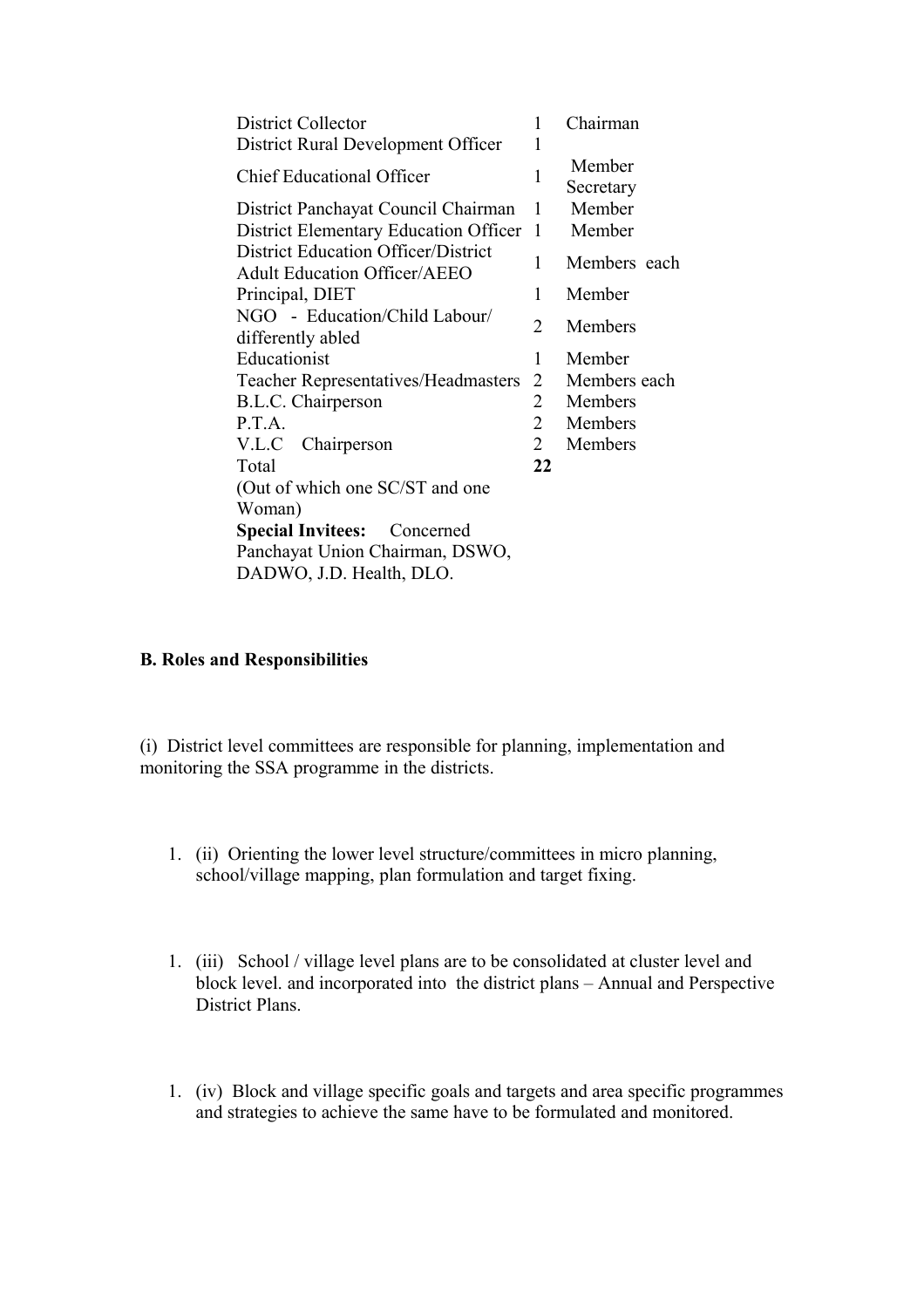(v) To review progress and status on enrolment of retention, drop out rates etc. Block wise

(vi) Implementing approved plan activities as per the calender.

Monitoring programme implementation through periodical reviews, visits to schools BRCs and CRCs.

(vii) Maintaining and updating house hold data and school information for cent percent enrolment and compilation at the district level.

- 1. (viii) Distribution of grants to various agencies and monitoring the proper and transparent utilisation of grants released and their effective utilisation.
- 1. (ix) To identify critical infrastructure requirements. Planning to bridge the same. Monitoring the progress and quality of Construction works undertaken in the districts.
- 1. (x) Organising awareness campaigns, district level functions. Monitoring the proper distribution of various incentives to children.

(xi) Securing the Co-ordination and co-operation of other agencies like, NGOs, self help groups, Government Departments etc., for enrolment, tackling drop outs, achievement levels and quality of Education.

- 1. (i) Supervising the training programmes at the district and blocks and assessing the impact of the training.
- 1. (ii) Conduct of research activities both formal and action research through SSA personnel and research scholars, in the districts.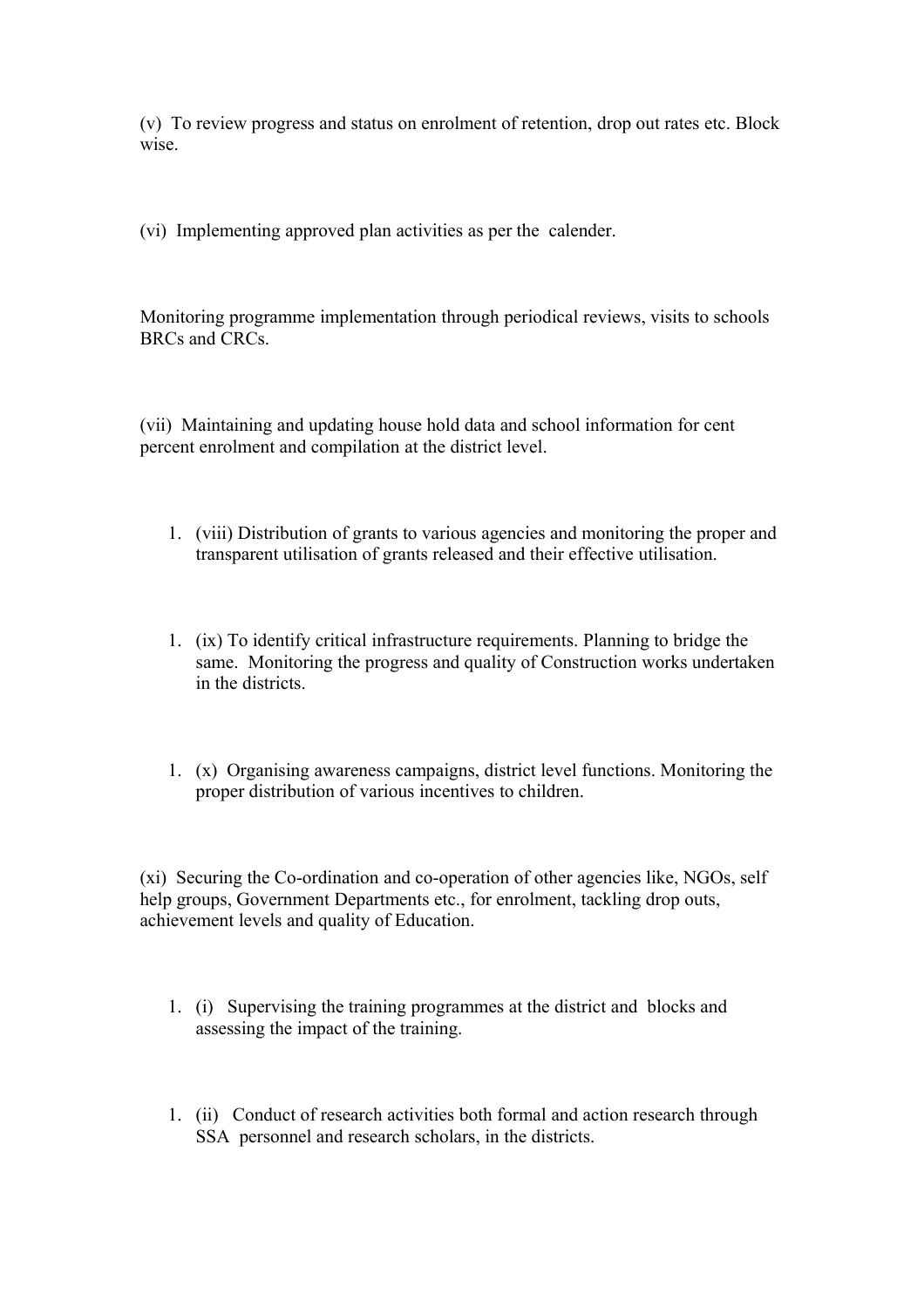**N.B.** The invitees to be specifically requested to attend the quarterly meetings. The committee shall meet atleast monthly.

## **III. Block Level Education Committee**

### **A. Constitution**

| <b>Block Development Officer</b>                  |    | Chairman                |
|---------------------------------------------------|----|-------------------------|
| Panchayat Union Chairman                          |    | Co Chairman             |
| BRC supervisor                                    |    | Member                  |
| <b>Assistant Elementary Education</b><br>Officers | 1  | <b>Member Secretary</b> |
| VLC President/representative                      | 3  | Members                 |
| NGO                                               | 2  | Member                  |
| Educationist                                      |    | Member                  |
| Self help group Member                            |    | Member                  |
| <b>Teacher Representative</b>                     | 2  | Members                 |
| PTA representative                                | 2  | Members                 |
| <b>DIET</b> Representative                        | 1  | Member                  |
| Ad.EEO                                            | 1  | Member                  |
| Total                                             | 16 |                         |
| (Out of which one SC/ST and one Woman)            |    |                         |

# **Invitees – Cluster Coordinators/Headmasters, PTA**

# **Roles and Responsibilities**

### **Block Level Education Committee is responsible for the following activities.**

- 1. (i) Block level plan formulation, implementation and monitoring of the programmes.
- 1. (ii) Compilation of village level plans to arrive at block specific targets, strategies and programmes.
- 1. (iii) Implementing approved plan activities as per the calendar.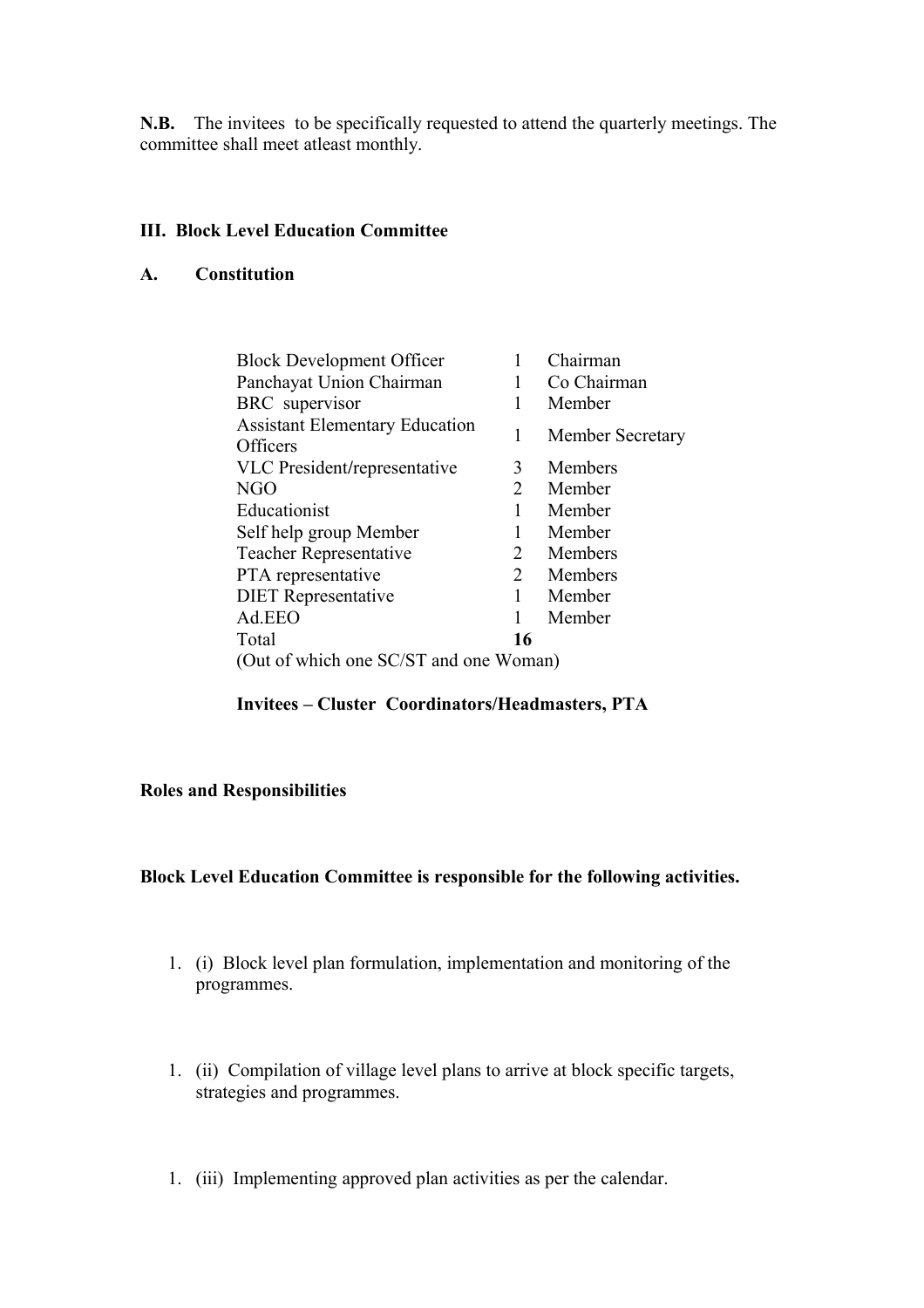- 1. (iv) Monitoring programme implementation through periodical reviews, visits to schools and CRCs.
- (a) enrolment and retention data school wise
- (b) review achievement levels school wise
- (c) review of functioning of AIS/EGs schools.
	- 1. (v) Maintaining and updating house hold data and school information for cent percent enrolment and completion by enrolment drives and special focus on low enrolment**/**high incidence of child labour areas.
	- 1. (vi) Distribution of grants to schools like material, school, teacher grants through VLCs and monitoring their transparent and proper utilisation of grants released to schools.
	- 1. (vii) Monitoring the progress and quality of Construction of works undertaken in the block.
	- 1. (viii) Organising awareness campaigns, block level functions.
	- 1. (ix) Monitoring the proper distribution of various incentives to children.
	- 1. (x) Securing the Co-ordination and co-operation of other agencies like, NGOs, self help groups, Government Departments etc.
	- 1. (xi) Conducting periodical review meetings with other officials of the block to remove any bottle neck in the execution of the various programme inputs.
	- 1. (xii) Supervising the training programmes at the blocks and assessing the impact of the training.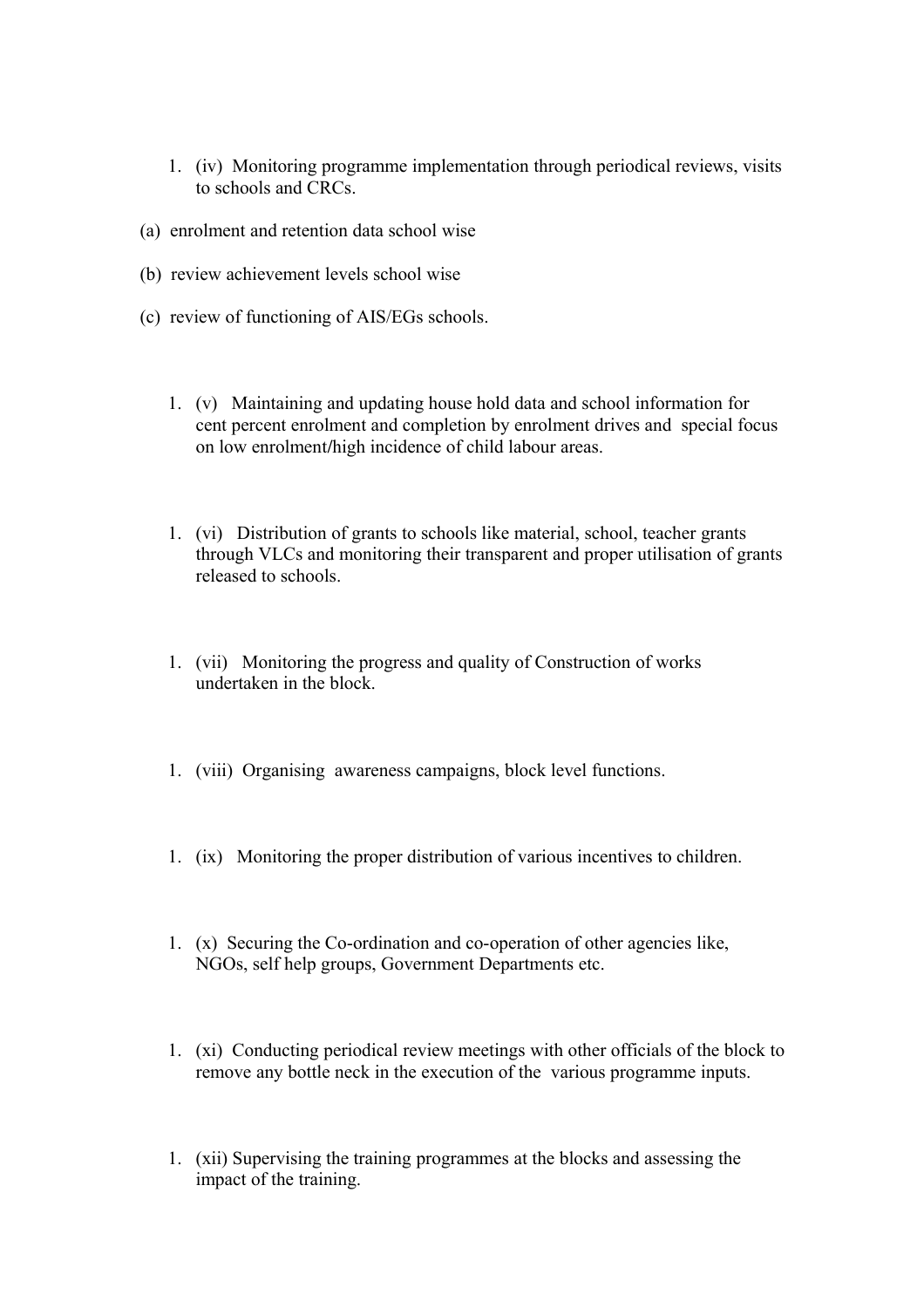- 1. (xiii) To follow up with DLC on teacher vacancies and appointment and positioning of Volunteers for alternative Education/EGs/CE centers.
- 1. (xiv) Operating Joint account of the Chairman and Member Secretary as necessitated.

The Committee shall meet monthly.

## **IV. Village ,Planning, Implementation and Monitoring Committees (VLC)**

- 1. **1. School Level** The Concerned VLC / PTA will be incharge of planning, implementation and monitoring of SSA activities.
- 2. **2.**

# 3. **A. Constitution**

| Panchayat President                            | 1  | Chairman            |
|------------------------------------------------|----|---------------------|
| President PTAs                                 | 2  |                     |
| Senior Most Headmasters (in the<br>village)    | 1  | Member<br>Secretary |
| Self Help Group member (who is<br>also Parent) | 1  | Member              |
| Ward member or elected<br>representative       | 1  | Member              |
| <b>ECCE /ICDS</b>                              | 1  | Member              |
| NGO                                            | 1  | Member              |
| Educationist                                   | 1  | Member              |
| Teacher representative                         | 2  | Member              |
| Health worker                                  | 1  | Member              |
| Village Administrative Officer                 | 1  | Member              |
| Total                                          | 13 |                     |
| (Out of which one SC/ST and one                |    |                     |
| Woman)                                         |    |                     |

### **B. Roles and Responsibilities**

1. 1. Identifying the needs of the schools.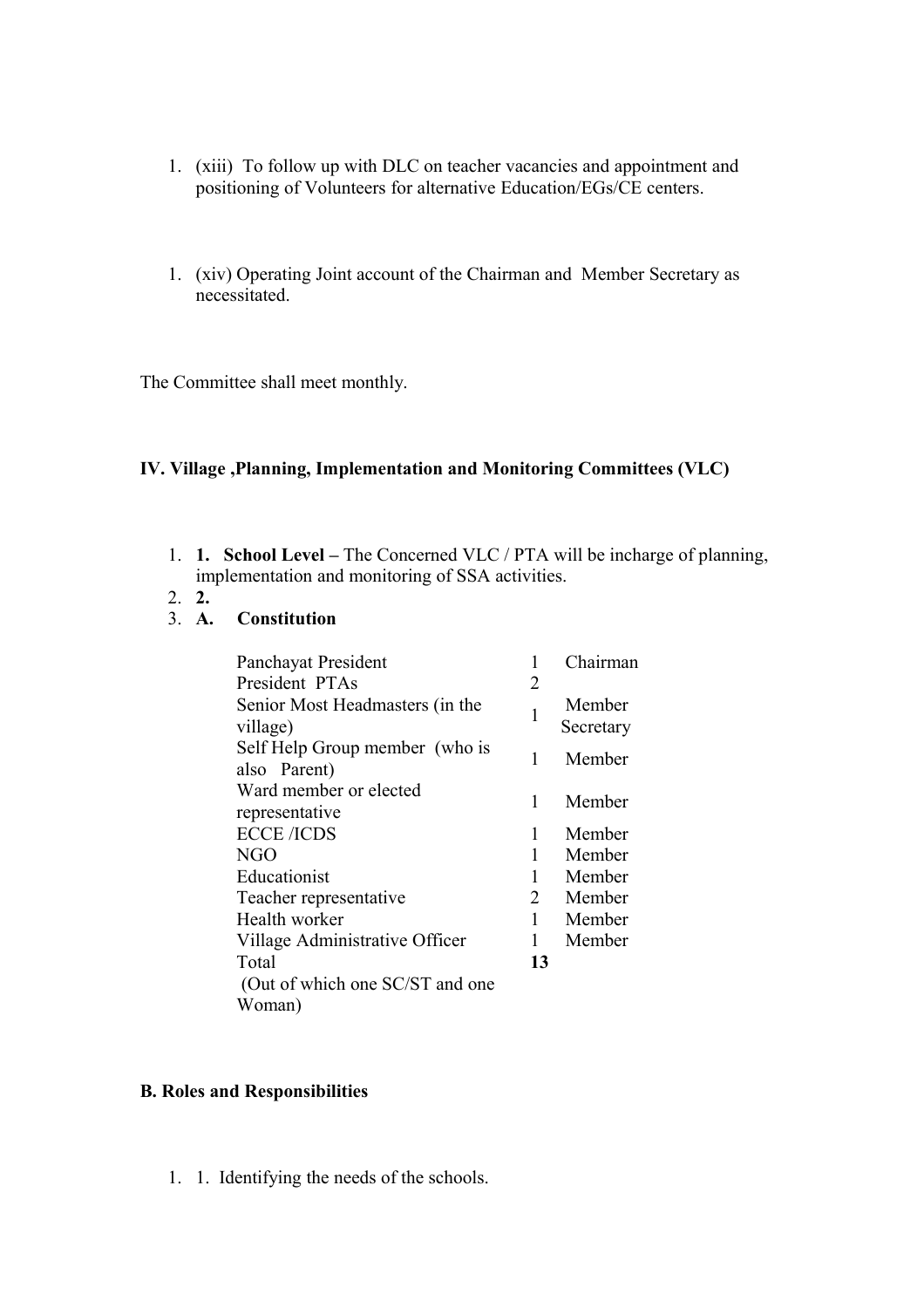2. 2. Conducting periodical meetings to ensure co-operation of the community, Community Mobilisation.

3a) Assisting the Headmaster in transparent utilisation of grants released to schools and maximum effective utilisation of the funds.

3b) To manage the Joint Account of the VLC for infrastructure

improvement and teacher support scheme.(The Joint Account will be by Chairman and Member Secretary)

4. Undertaking civil construction and maintenance works wherever assigned or needed.

5. Enrolment of all school age children and cent percent completion of elementary education of all children.

- 6. Conducting campaigns and melas for universalisation of elementary education.
- 7. Monitoring the Academic Performance of children, Enrolment.

Achievement levels, Attendance and Quality of education.

- 8 Organising functions and celebrations Half yearly School Public Events which showcase the skills of the students.
- 9 Effective co-ordination of the community with implementing agencies. Public School Data on School Notice Board and the progress made quarterly.
- 10 To involve in teacher training